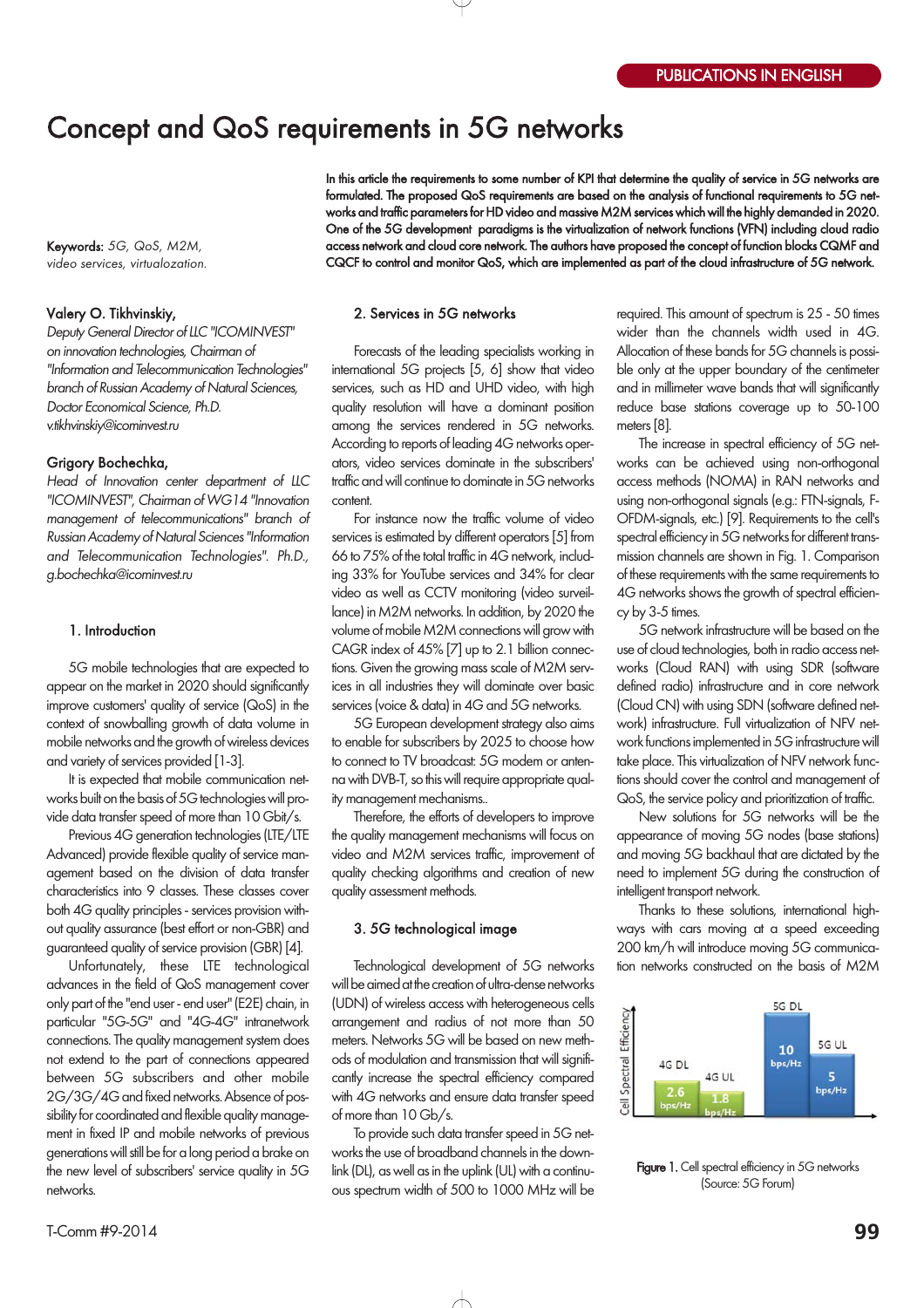applications and devices for V2V (vehicle-to-vehicle) scenario and ensuring the safety traffic and mul timedia data exchange. The role of 5G base sta tions will carry out the 5G vehicle devices united in mesh network.

# 4. Traffic in 5G networks

When forming requirements to QoS in 5G net works two key traffic models should be firstly con sidered: high-speed video flow "server - subscriber" and massive M2M.

Video transmission services will be an important stimulus to development and a rapidly growing segment of 5G networks traffic. In 2013 the volume of video services in the total traffic of 4G networks subscribers already exceeded 50%, and by 2019 it is forecasted to increase at least by 13 times [3]. Thus we can already observe the first wave of oncoming "tsunami" of subscribers' traffic in 4G net works. Monthly consumption of data transmission traffic in 4G networks has already reached 2,6 GB and monthly consumption of traffic in 5G networks will exceed 500 GB.

The growth of video services traffic volume will be associated with the implementation of various technologies of video services image quality from standard SD TV to UHD TV (8k), which in its turn requires a data transmission speed of up to 10 Gbit/s in the network. Technological capabilities of mobile networks of various generations to broad cast video for various video image quality are shown in Fig. 2 [10-11]. Capability of video broadcasting depends on data transmission speed in the radio access network.

According to forecasts shown in Figure 3, in 2018 the number of M2M connections in the networks of mobile operators will exceed 1,5 billion [12], which is 5 times more than the current rate, and in 2022 mobile operators will have more than 2,6 billion M2M connections. At the same time the share of M2M connections of the total number of connections in the mobile operators' networks will increase from the current 5% to 15% in 2018 and to 22% in 2022.

m speed in mobile n avie. **LTE Advanced** zweed 1000 LTE  $100$ HSP  $bin 1$ 10

Figure 2. Technological capabilities of video transfer for mobile networks of various generations

Strategies of M2M operators are aimed at cre ating universal M2M platforms capable of operat ing in multiple vertical economic sectors. This will lead to the possibility to implement approaches, tools and processing methods for structured and unstructured Big Data derived from M2M net works.

According to ABI Research forecasts, the M2M Big Data and analytics industry will grow a robust 53.1% over the next 5 years from US\$1.9 billion in 2013 to US\$14.3 billion in 2018. This forecast includes revenue segmentation for the five components that together enable analytics to be used in M2M services: data integration, data stor age, core analytics, data presentation, and associ ated professional services.

## 5. Quality requirements in 5G networks

During the evolution of QoS management mechanism in 3GPP (GSM/UMTS/LTE) networks there was a migration from QoS management at the user equipment level to the QoS management at the network level. This approach to QoS man agement will be maintained in 5G networks as well.

QoS management mechanisms in 5G net works should provide video and VoIP traffic prioriti zation towards web-search traffic and other applications tolerant to quality.

The service of streaming video transfer without buffering is very sensitive to network delay, so one of the most important parameters that determine QoS requirements is the total packet delay budget (PDB), which is formed on the RAN air interface, and is treated as the maximum packet delay with a confidence level of 98%.

Table 1 lists the requirements for delay in 3G/4G/5G networks formed in 3GPP [4] and METIS project [13]. These data demonstrate that with the increase in mobile network's generation the requirements for the lower boundary of the total data delay across the network decline. Also the analysis of the requirements for the overall 5G network delay revealed that given the accumulation effect the delay in 5G RAN network should be less than 1 ms.



| QoS terms                       | <b>Packet Delay Budget, ms</b> |             |                   |  |  |
|---------------------------------|--------------------------------|-------------|-------------------|--|--|
|                                 | 3G                             | 4G          | 5G                |  |  |
| Without<br>quality<br>assurance | Not<br>determined              | $100 - 300$ | Not<br>determined |  |  |
| With<br>guaranteed<br>quality   | 100-280                        | $50 - 300$  |                   |  |  |

Comparison of requirements to delay in control and user planes for signaling traffic and user traffic respectively, presented on Figure 4, show that requirements to 5G networks will be twice more rigid for traffic in the user plane and 10 times more rigid — in the subscriber traffic plane [6].

Another parameter is the proportion of pack ets lost due to errors when receiving data packets (IP Packet Error Rate). Values for this parameter, that determines requirements for the largest num ber of IP packets lost for video broadcasting through 3G/4G/5G mobile networks, are shown in Table 2 [14].

Table 2

# Requirements to the Packet Error Loss Rate for video broadcasting

| <b>QoS</b> terms                                           | <b>Packet Error Loss Rate</b> |             |           |           |  |
|------------------------------------------------------------|-------------------------------|-------------|-----------|-----------|--|
|                                                            | <b>SDTV</b>                   | <b>HDTV</b> | 4k UHD    | 8k UHD    |  |
| Possibilities<br>of mobile<br>communicatio<br>n generation | 3G/4G                         | 4G          | 4G        | 5G        |  |
| Video<br>broadcasting<br>with<br>guaranteed<br>quality     | $10^{-6}$                     | $10^{-7}$   | $10^{-8}$ | $10^{-9}$ |  |

For M2M services the quality also will be determined by the proportion of packets lost when receiving in 3G/4G/5G networks. Given that service conditions of M2M subscriber devices will be determined for both cases: with a guaranteed quality of service and without guar antees, requirements to the share of packets lost may be different by three orders. Requirements to the Packet Error Loss Rate for M2M services are shown in table 3.



Figure 3. Number of M2M connections in mobile (Source: Machina Research)



Figure 4. Requirements to delay in control and user planes for 4G/5G networks (Source: 5G Forum)